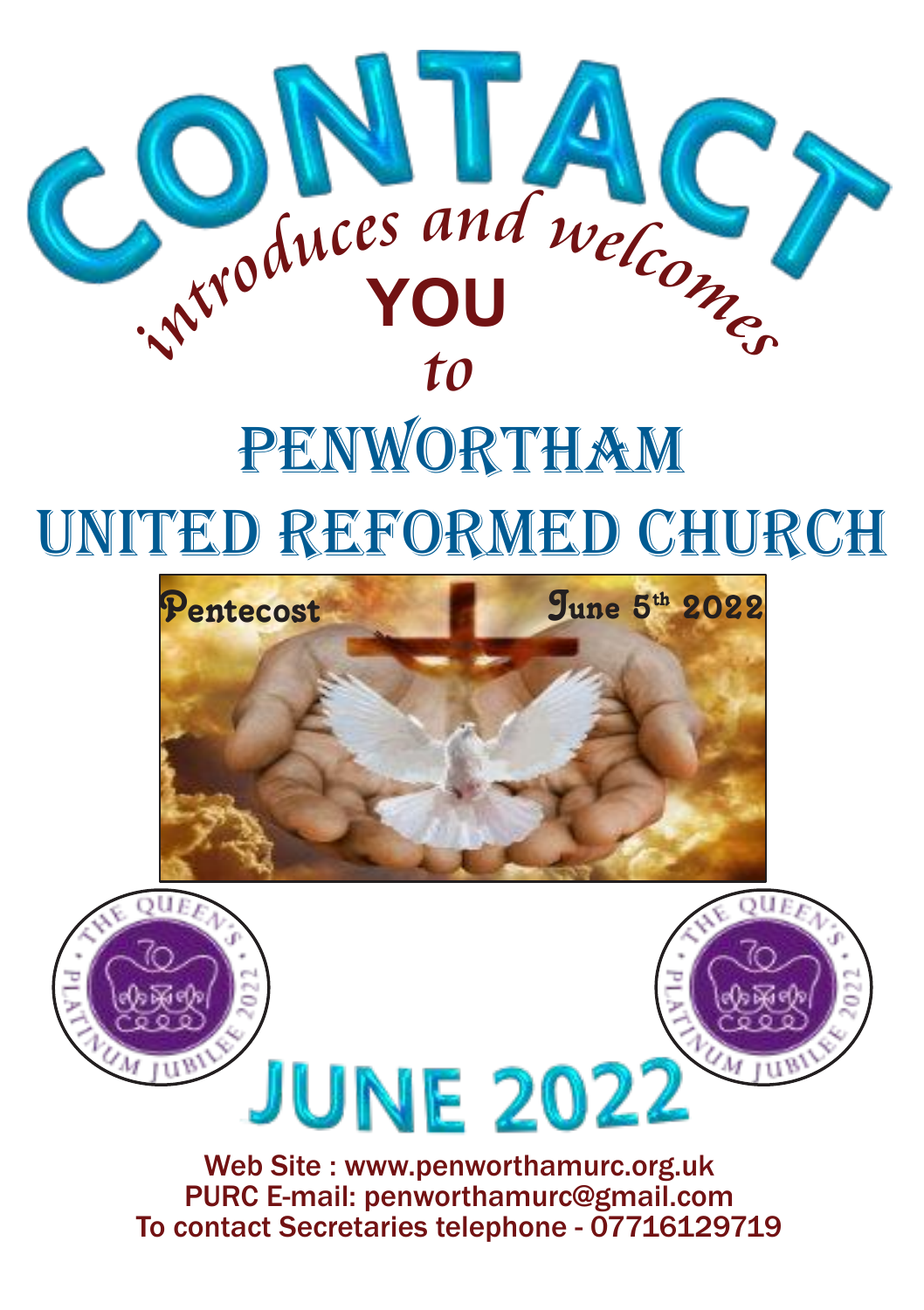#### **FELLOWSHIP FOREWORD**

Things are starting to get back to a new normal. Penwortham Gala is going ahead (see page 6), albeit without the procession. We all need to try to take interest In things again or a lot of these traditions will have gone for good, which would be a shame, as these things bring the community together.

We have a lot to be grateful for, our church has a lot of talented people who have come out of their comfort zone and led services. People have helped each other, and been a listening ear when people were at a low ebb.

We have realised over the last two years that we can't take things for granted. Beverley and Jenny have done a sterling job over this period, which has taken a toll ontheir health. Wewill all have to step up in the future and support each other, even though things have to be done slightly differently.

We can all look forward to the future, a lot of you will have been on holiday or are looking forward to getting away for a few days. The weather is getting warmer, the days getting longer and the gardens starting to get colour in them again. Things are looking brighter and hopefully with God's blessing we will move on to our new future.



Anne H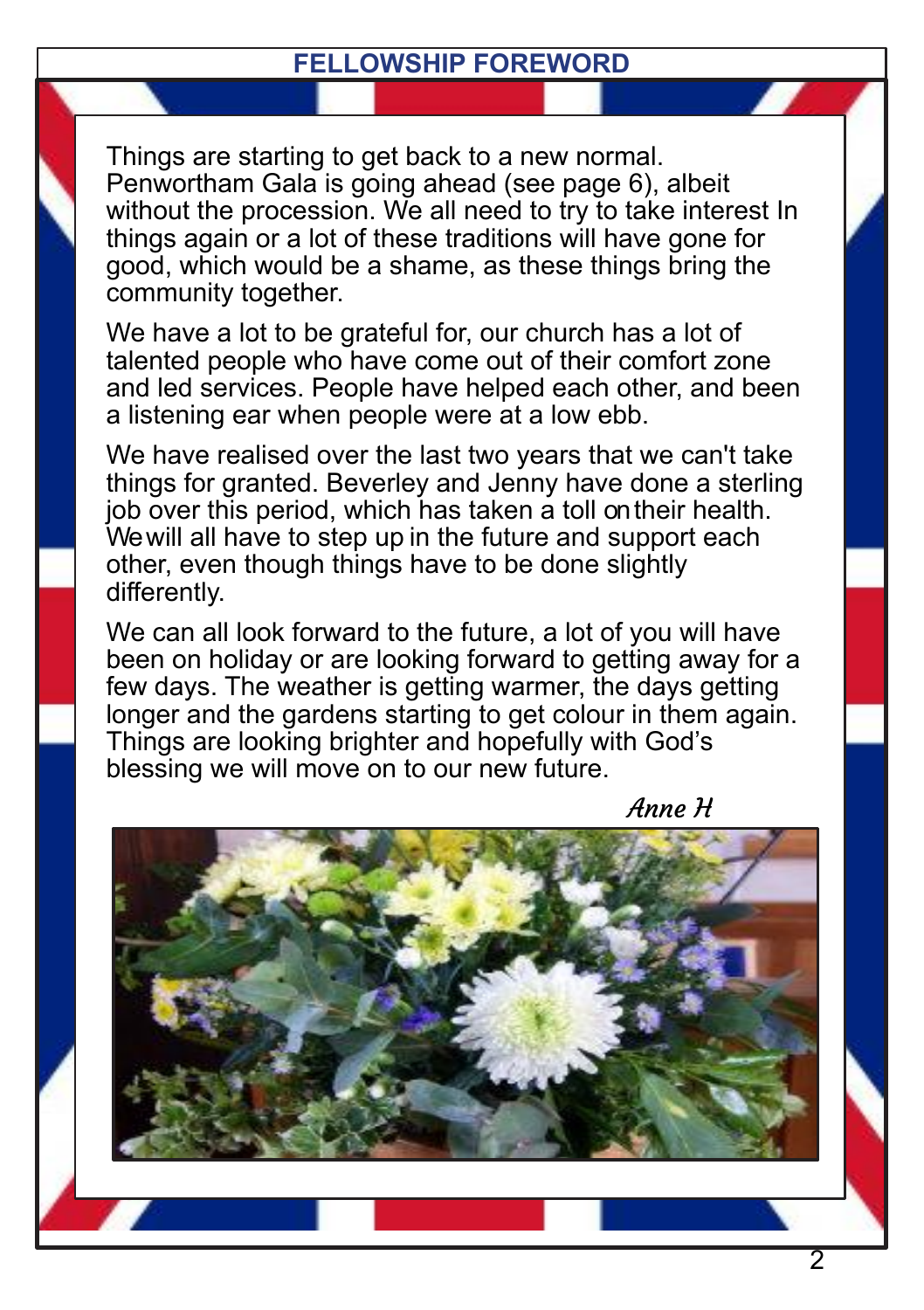## **FAMILY AND FRIENDS**

A few of our members have had covid in the last few weeks and it has left them feeling tired. But hopefully they are now on the mend.

Please pray particularly for :

J H, now out of hospital and recovering at home.

C W, now out of hospital and who has gone in a care home to be near his daughter.

S F, following an operation on  $27<sup>th</sup>$  May

We wish everybody a speedy recovery.

Our best wishes go to anyone who will be celebrating a Birthday or Anniversary in June.

With Blessings

Anne H.



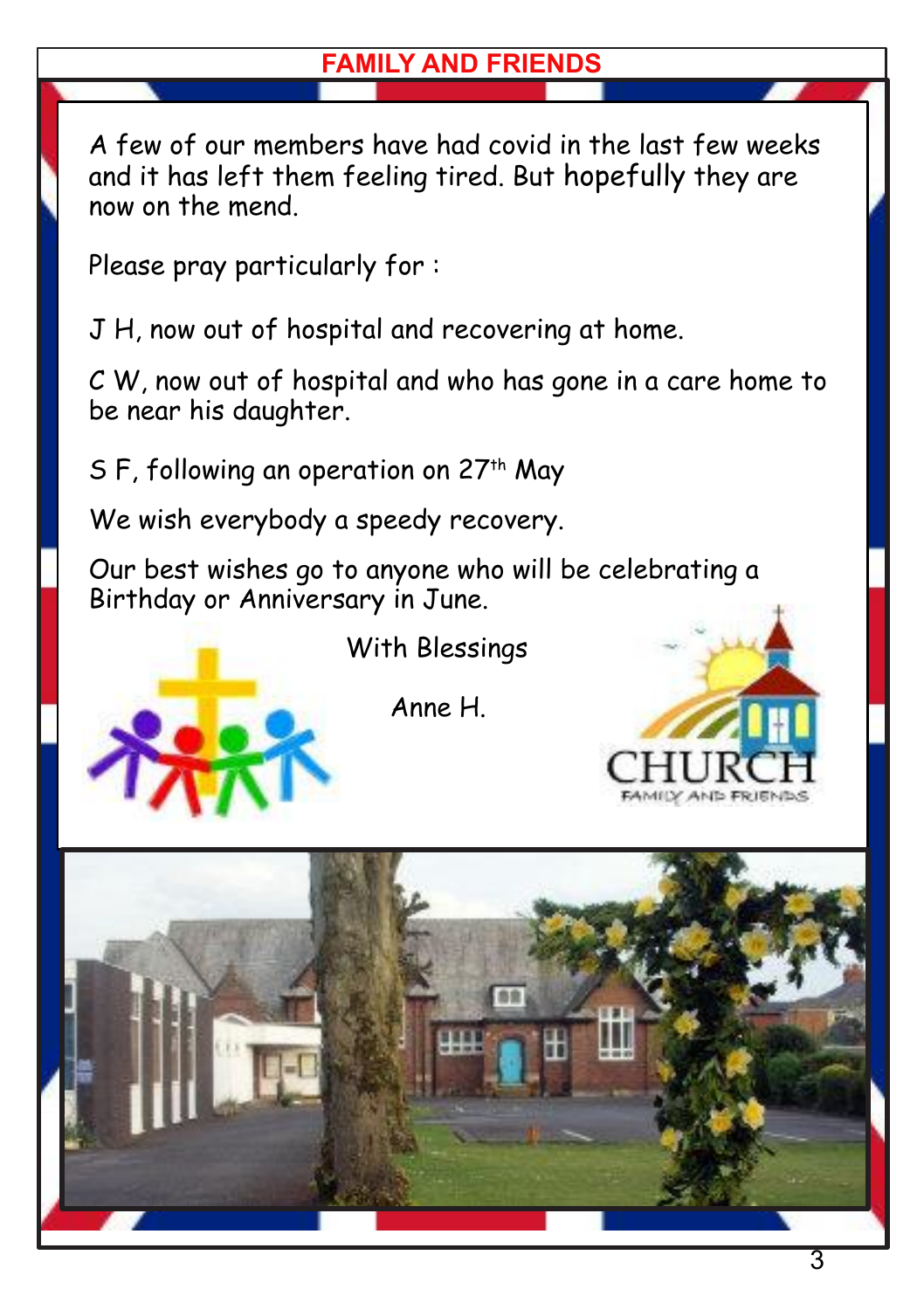#### **PURC SERVICES - MAY & JUNE 2022**

- **4 June Jubilee Service & Picnic** 12:00 -1400 (See Page 7)
- **5 June No service**

**12 June Penwortham Gala - Churches Together Service to be held in Hurst Grange Park at 11am.** *(PURC will host this service if the weather is inclement)*

**19 June Family Worship** - 10:30am Rev'd Angela Robinson

**26 June Junior Church Anniversary** - 10:30am - Junior Church

====================

| 3 July  | <b>Holy Communion</b> | 10.30am | Rev Daleen Ten Cate |
|---------|-----------------------|---------|---------------------|
| 10 July | <b>Family Worship</b> | 10.30am | Rev Rob Hoch        |
| 17 July | <b>Family Worship</b> | 10.30am | <b>Gill Turner</b>  |
| 24 July | <b>Family Worship</b> | 10.30am | TBA                 |
| 31 July | <b>Family Worship</b> | 10.30am | TBA                 |
|         |                       |         | Brenda K.           |

## **PURC FLOWER ROTA - MAY & JUNE 2022**

**5th June. No Service**

**12th June. Penwortham Gala**

- **19th June. Jean F**
- **26th June. Val T**
- **3rd July. TBA**
- **10th July. Jenny O**
- **17th July. Basil & Hylda**
- **24th July. Jean H**
- **30th July. Rita T**

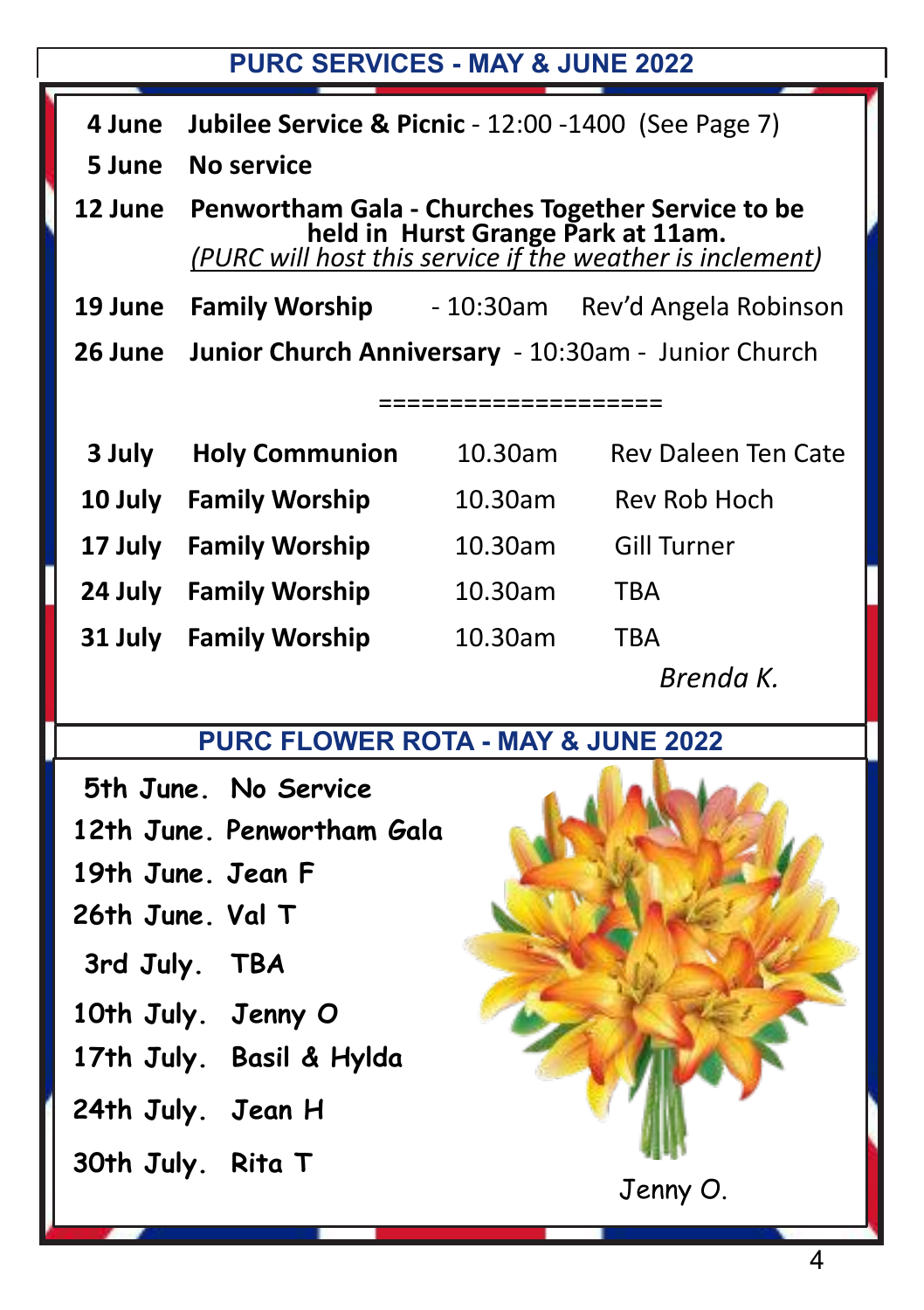**RC CELEBRATION OF HM THE QUEEN'S PLATINUM** 







*On 6th February this year Her Majesty The Queen became the first British Monarch to celebrate a Platinum Jubilee, marking 70 years of service to the people of the United Kingdom, the Realms and the Commonwealth.*

> To celebrate we are holding a : **"Bring Your Own Picnic" for the Queen's Jubilee on Saturday 4th June 12.00 - 14.00**

Hopefully in the grounds of our church, but if not in the hall.

There will be a short service followed by fun, laughter and conversation with friends.

If you are coming please indicate on the list in church so that numbers can be assessed for seating.

**On this occasion we ask that everyone brings their own picnic (i.e. food, drink, utensils as desired).**

### *Please try and come.*

*There will be NO Church Service on the Sunday - 5th June*

(Approved photo: Jacob King/PA Wire/PA Images) (Emblem designed by 19 year old graphic design student Edward Roberts)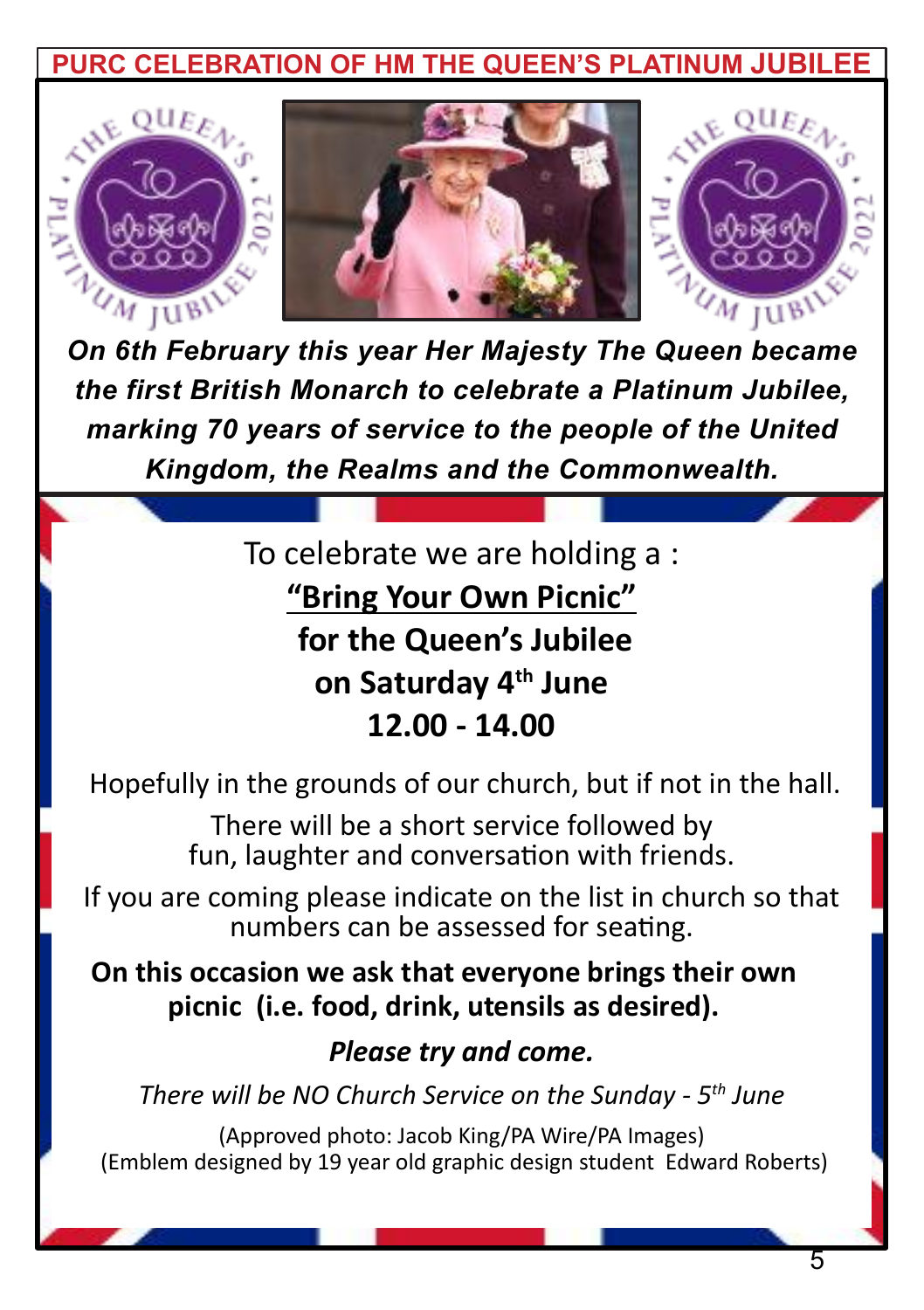## **LOCAL EVENTS AND OTHER INFORMATION - 1 PENWORTHAM GALA 2022 - - - 11-12 JUNE**

It is looking like there isn't going to be a procession this year for the Gala and there are only a few floats. So hopefully next year people will get more Involved.

The stalls and activities will still go ahead on Hurst Grange Park on the 11<sup>th</sup> June. Stalls on Hurst Grange Park will be open, alongside the fairground from 12 noon on Saturday 11th June with the Mayor of Penwortham opening the event at 1pm. This will be followed by an afternoon of line dancing, street dancing, Caribbean dancers and entertainment from Double R Arts.

The Saturday evening entertainment will start with the Fabulous Females at 6.00pm, followed by a great Irish Duo, Shenanigans at 7.00pm and the the brilliant Ska Face will close the days entertainment.

The Church Service will also go ahead on the Sunday  $12<sup>th</sup>$  June at 11pm. Then it's fun for the children all afternoon. Teddy Bears Picnic at 12.30pm, circus skills, bubble blowing and hoola hooping all afternoon.If it is raining the service will be held in our church.

Please try and support this, we don't want to have to put an end to this occasion due to the lack of attendance.

*For all the details see the Gala Brochure at:* **[http://www.penworthamtowncouncil.gov.uk/wp-content/](http://www.penworthamtowncouncil.gov.uk/wp-content/uploads/2022/05/Gala-Brochure-2022.pdf) [uploads/2022/05/Gala-Brochure-2022.pdf](http://www.penworthamtowncouncil.gov.uk/wp-content/uploads/2022/05/Gala-Brochure-2022.pdf)**

Anne H.

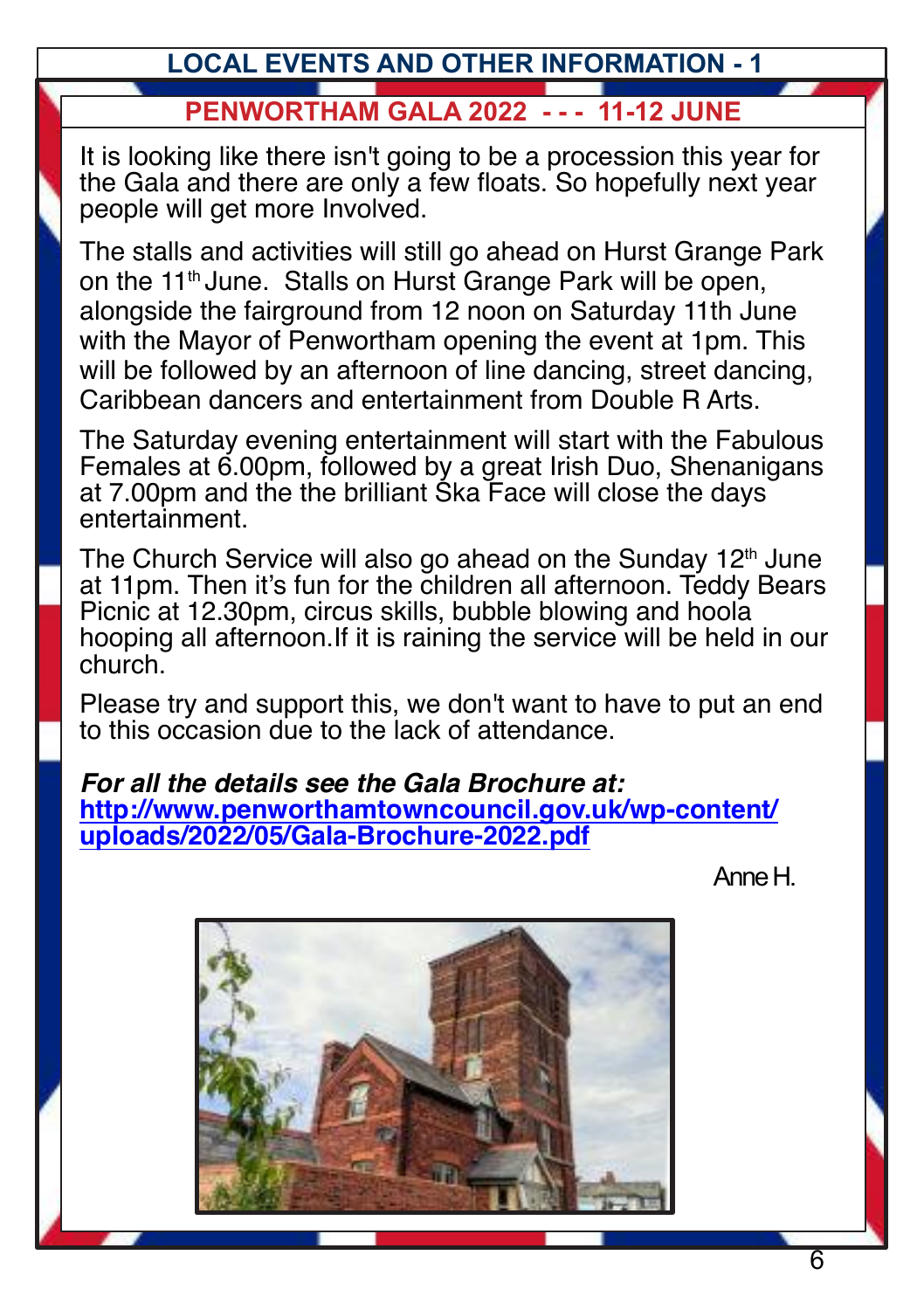**LOCAL EVENTS AND OTHER INFORMATION - 2**

**1. Christian Aid Week 2022** Thank you to all who supported 'The Week' especially those who gave up their time. This years total amounted to £588.80. As there are many demands on people's personal finance and several currently 'appeals' I'm sure the amount will be appreciated and put to good use by c. Aid. This year will be the last for me taking some responsibility for organising the PURC Christian Aid Week. I shall continue to support Christian Aid on a personal level but am not able to commit to more. Thank you for your support.

**2. Penwortham Foodbank** - your continuing support is much appreciated. In these difficult times demand for this service remains high and the Foodbank is grateful for all your help.

**3. From 26 May to 5 June 2022 - Thy Kingdom Come** Consider joining the global wave of prayer calling all Christians to pray between Ascension and Pentecost for more people to come to know the love and peace of Jesus Christ . You can also follow this link - [Thy Kingdom Come](https://www.thykingdomcome.global/)

**4. Saturday 11 June 10:30am - 1pm at Central Methodis**t Church, Lune Street, Preston. Come share coffee and cake as we mark the **formal opening of the refurbished Olive Grove coffee shop**. The Olive Branch book, gifts and Fairtrade shop will be open as well. All are welcome to come celebrate with us in the City Centre. (Ruth& Paul)

4. **Café for dementia sufferers and their care**rs **– now 1st & 3rd Tuesdays monthly**. Blue Flamingo Café for dementia sufferers and their carers: held on the first Tuesday of every month, from 1.00 -3.00pm in St Michael's Hall, Ashton, with refreshments. Now due to popularity – extended to another session - on the third Tuesday of evéry month. Sufferers from strokes and Parkinson's disease are also welcome. Regular activities include music, a memory table and resources for carers. So that's 1st and 3rd Thursdays each month. (Meg)

5.**Online Retreats with Donna Worthington** Sun 5 June 2pm: Pentecost Sat 18 June 10am: John Of The Cross' Spiritual Canticle Wed 22 June 6.30pm: The Aramaic Lord's Prayer

2023 and 2024 Residential Retreats at St Oswald's, Whitby

On-line Retreats cost £20 per session. For more details and/or bookings, please see website <https://christianretreats.live> or contact Donna Worthington: [drworthington@live.co.uk](mailto:drworthington@live.co.uk)

7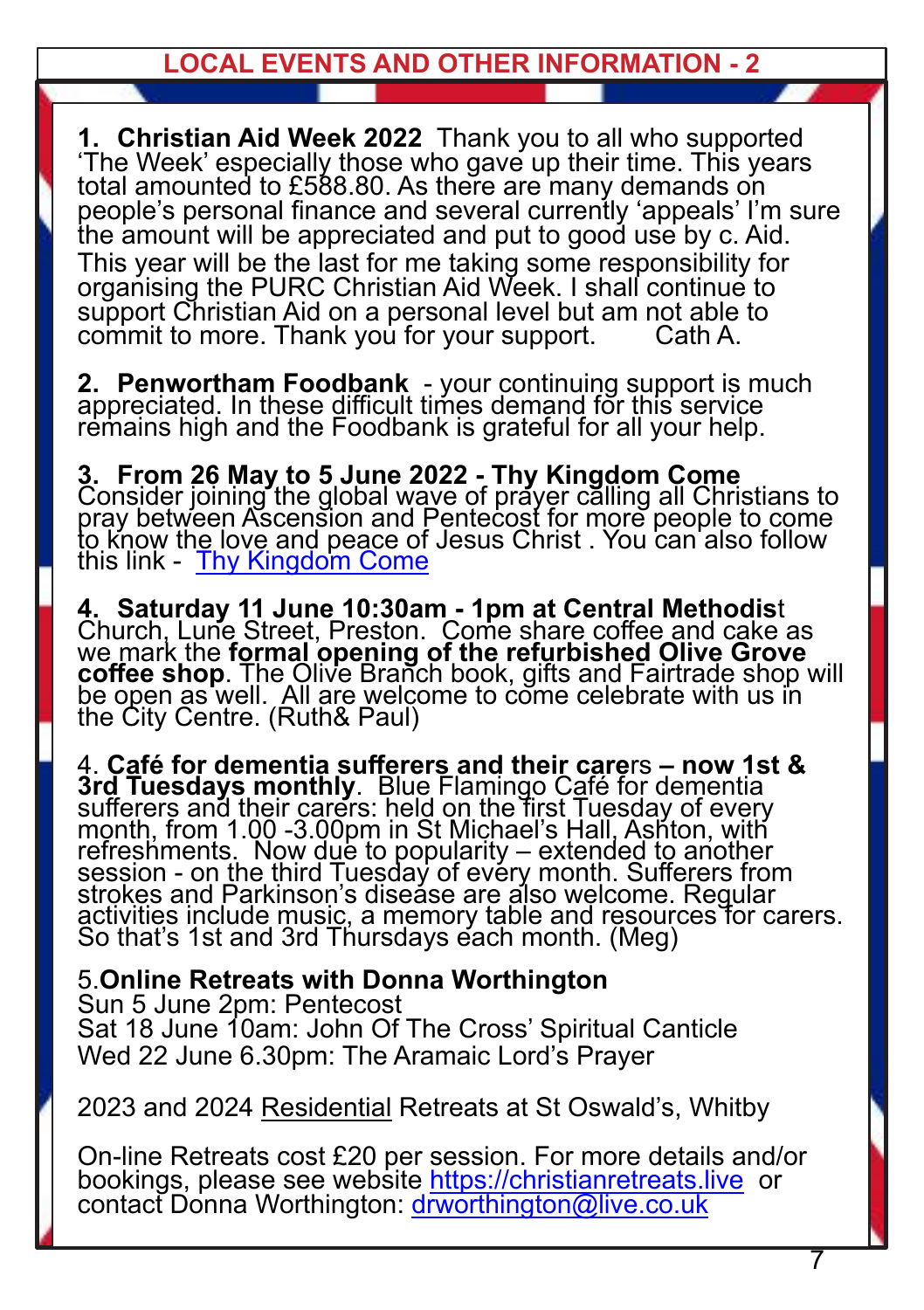#### **A REFLECTION**

#### **HOW GOD CHANGES US**

**'Work out your own salvation...for it is God who works in you...to will and to do...His good pleasure.'** *Philippians 2:12-13 NKJV*

One of the ways God changes us is *through His Word.* 'All Scripture is inspired by God and is useful to teach us what is true and to make us realise what is wrong in our lives. It corrects us when we are wrong and teaches us to do what is right. God uses it to prepare and equip his people to do every good work' (w. 16-17 NLT).

The story is told of a converted cannibal in the South Sea islands. He was sitting by a large pot reading his Bible when an anthropologist approached him and asked, 'What are you doing?' The native replied, 'I'm reading the Bible.' The anthropologist scoffed and said, 'Don't you know that modern, civilised man has rejected that book? It's nothing but a pack of lies. You shouldn't waste your time reading it.' The cannibal looked him over from head to toe and slowly replied, 'Sir, if it weren't for this book - you'd be in that pot!'

The Word of God had changed his life - and his appetite. If you're serious about changing your life, you have to get into the Bible. You need to read it, study it, memorise it, meditate on it, speak it, and apply it. 'But my faith is weak,' you say. Are you reading your Bible regularly? Are you studying it? Are you memorising it? No? Then how do you expect your faith to grow? The Bible says, 'Faith comes by hearing, and hearing by the word of God' (Romans 10:17 NKJV). Bottom line: the *Spirit* of God uses the *Word* of God to make us more like the Son of God.

*above with permission United Christian Broadcasters, Westport Road, Stoke-on-Trent, ST64JF and taken from UCB ' Word for Today' -free copies are available for the UK at this address or onlineat www.ucb.co.uk/read (Margaret E)*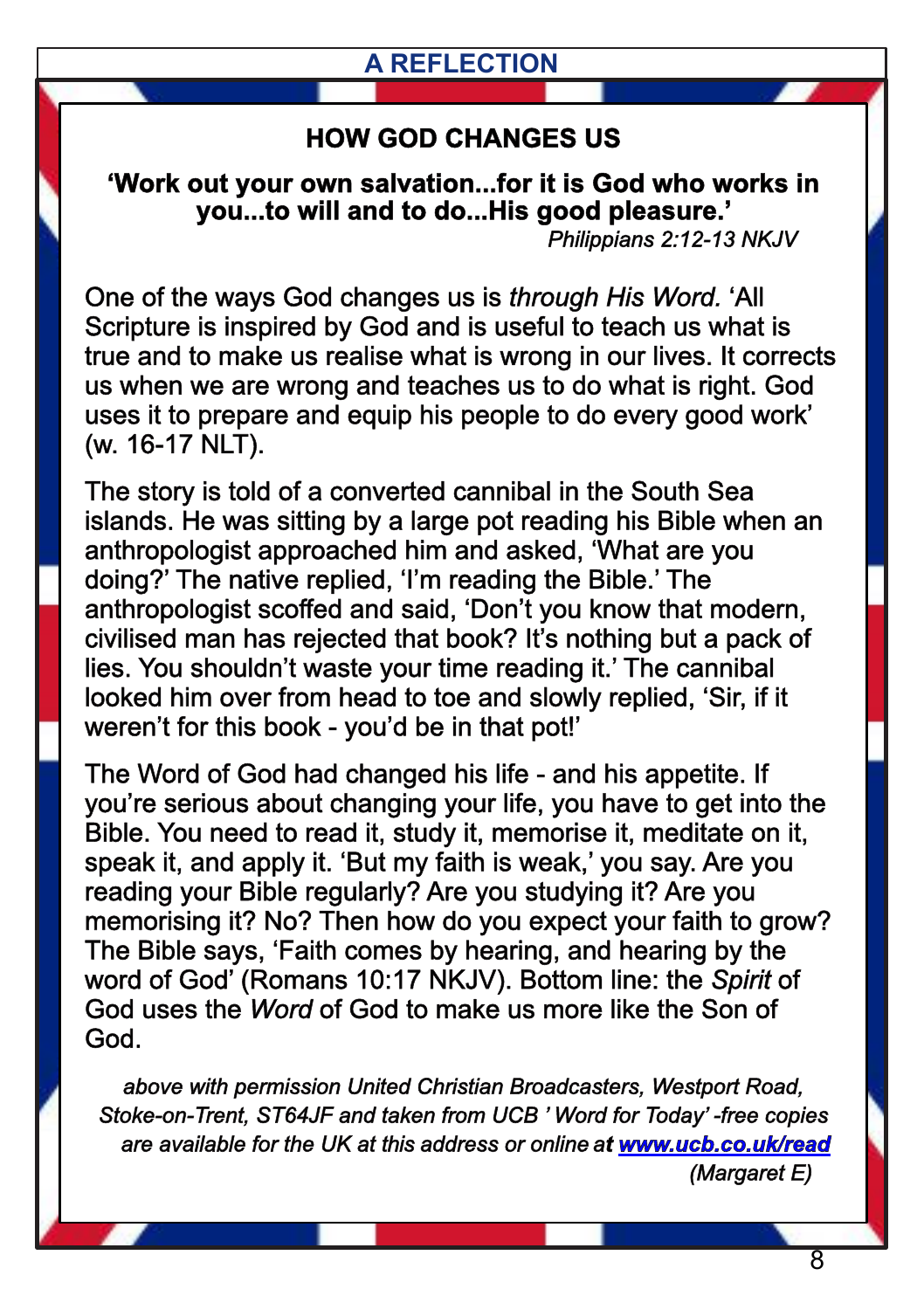#### **WORLD PRAYER NEWS**

*Moldova - support for Jews from Ukraine & Moldova* The Jewish people of Ukraine are facing their greatest challenges following the Russian invasion of their country and the subsequent humanitarian crisis. Our missionaries have had to flee from their home in Odessa to neighbouring Moldova and they are now sharing the gospel with Jewish communities in both countries. We've found that many of Jewish people are increasingly open to talking about spiritual matters and <sup>a</sup> number have professed faith in Jesus. Please pray that the Lord will be at work among these communities and that many more will come to faith as they hear the Good<br>News about Jesus. (Int.Mission to Jewish People) *(Int.Mission to Jewish People)* 

#### **Japan - performing arts at work**

Innovative ministries in Japan are seeking to use drama, music and dance to share the gospel. Creative ways of sharing the gospel open new avenues to reach many Japanese. Gospel music is popular and has provided <sup>a</sup> way to share the good news of Jesus with many who would otherwise not hear it. Ballet with Christian themes are accessible and relevant to many. Praise God for organisations using music, drama and dance to share the gospel. Please pray that the Lord will enable all using innovative ministries of this nature to proclaim the gospel faithfully and share hope and new life with many in Japan. Japan Christian Link

#### **Algeria - persecution of Christians**

Recent months have seen the serious escalation of the Algerian authorities' campaign against the Protestant church. Several further Christians have been prosecuted and have received prison sentences connected with the peaceful practice of their faith. Several more churches have been closed, while others are in line to be closed. Please pray the authorities will respect the right to freedom of religion, charges against Christians will be dropped and convictions overturned, and churches that are closed will be permitted to reopen. Please pray the Body of Christ will flourish in Algeria and God's love will be known across the land. (Middle East Concern)

*with permission of www.globalconnections.org.uk*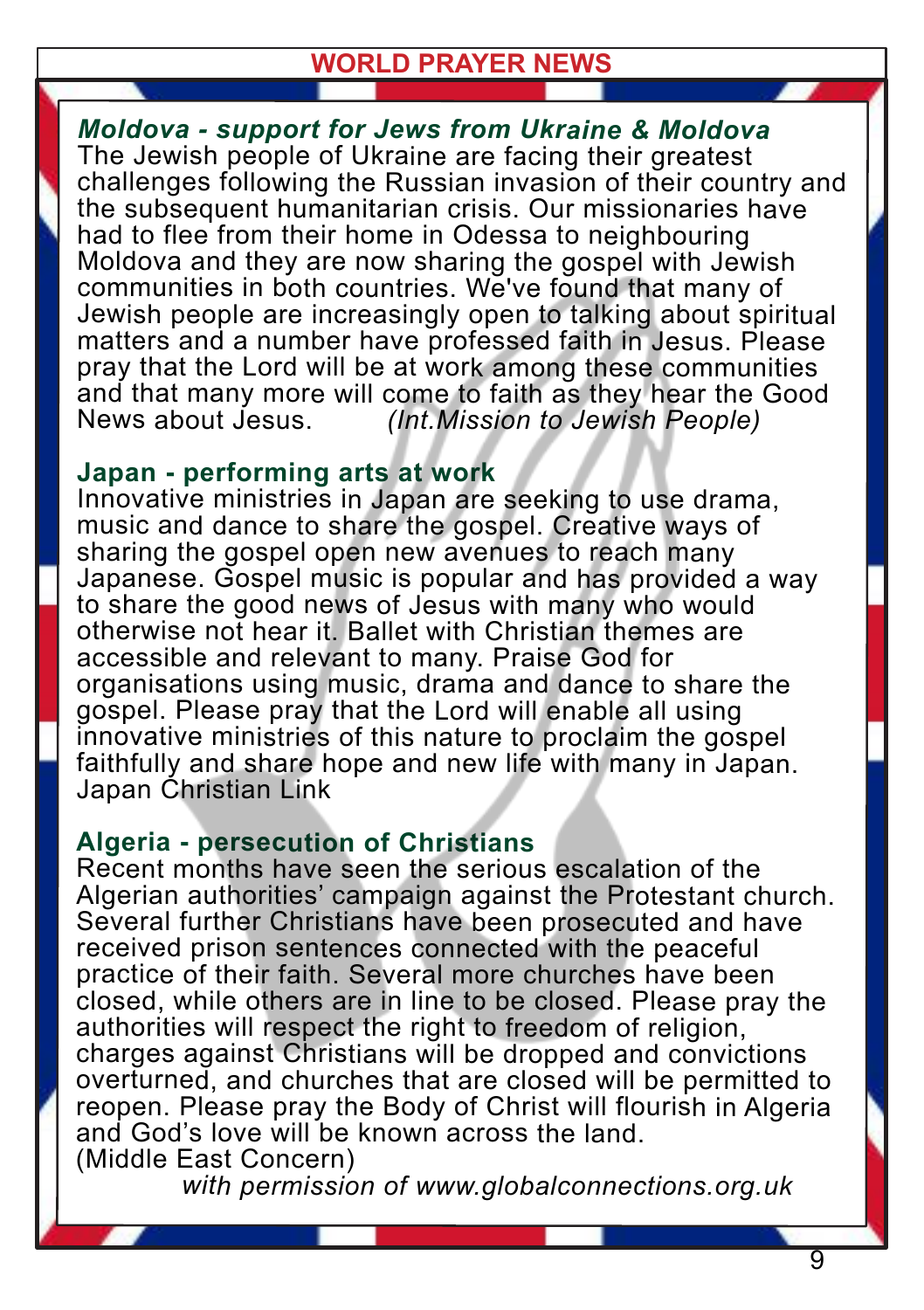#### **URC COMMITMENT FOR LIFE EXTRACT**

Since 1967, Israeli checkpoints have been a common feature of the occupation. Of course, if you go on a standard 'pilgrimage' to Bethlehem, you might not notice going through the checkpoint because tour buses are simply waved through. But for most Palestinians, these barriers have become progressively more constraining of their movement. Members of the 2019 URC educational trip to IOPT had a taste of this in Hebron (see photo.)

Gaza has effectively been sealed off. It is extremely difficult to obtain a permit to leave or enter Gaza without a compelling justification. In the West Bank, there are over 700 holdups: from 60 or so military checkpoints to earth mounds and concrete blocks across roads to restrict or thwart movement by Palestinians. The cumulative effect of corralling Palestinians into approximately 190 enclaves, surrounded by settlements, settleronly roads and checkpoints renders the free movement of people and goods impossible for some, and for those able to travel, stressful, uncertain, expensive and time consuming.

Such restrictions violate International Human Rights Law. They cause significant human suffering. They separate families. They throttle the Palestinian economy and can turn a journey that ought to take ten minutes into a major schlepp that could take hours.

Commitment for Life fully endorses the Christian Aid report, *Where is Palestine?* We make every effort to bring about a just and peaceful resolution to the ongoing oppression of ordinary Palestinians. Your support is deeply appreciated by our partners in Israel and Palestine



Members of the URC held up at a military checkpoint in Hebron in 2019 *Photo Ray Stanyon*

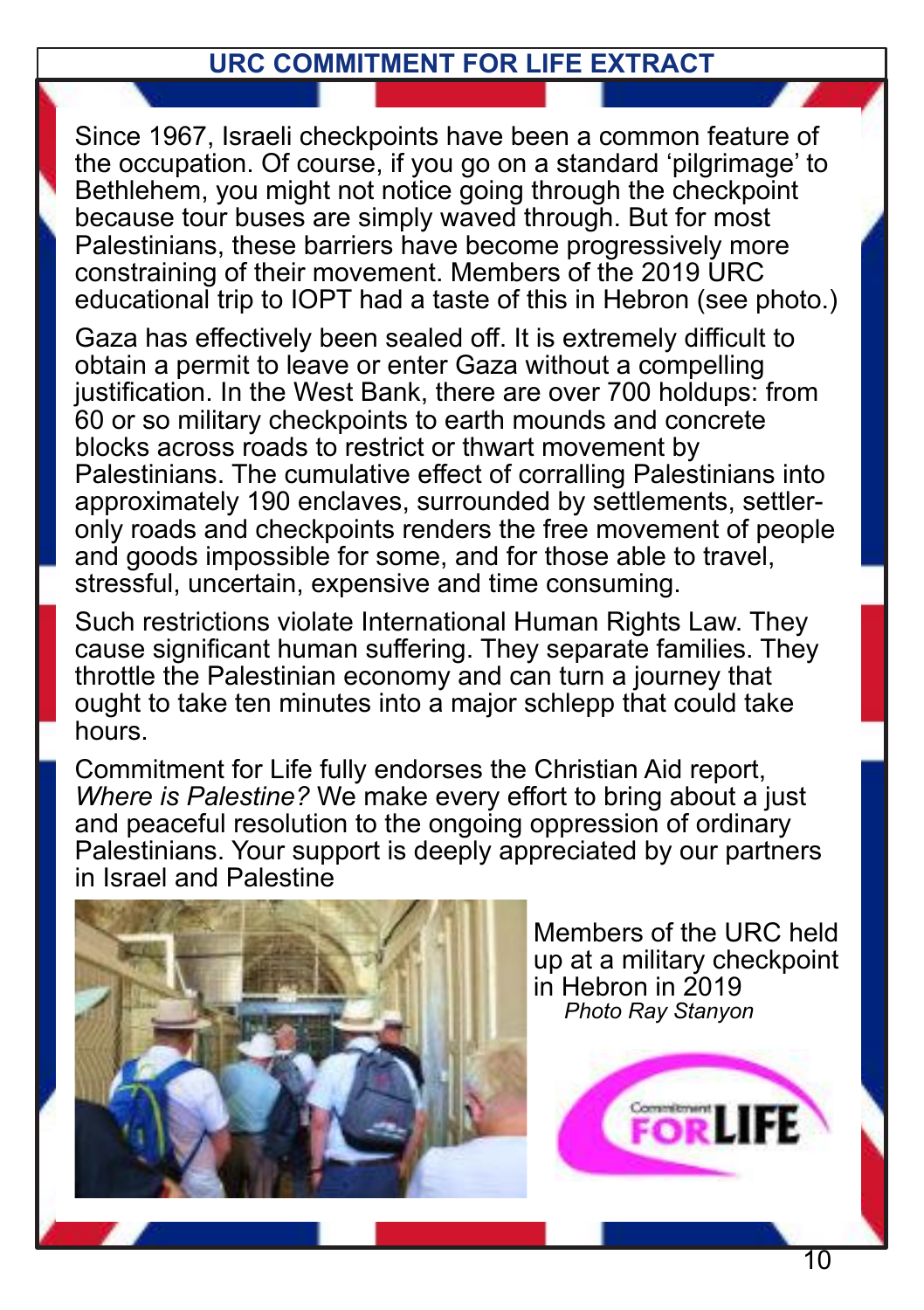## **PENTECOST IMAGES**

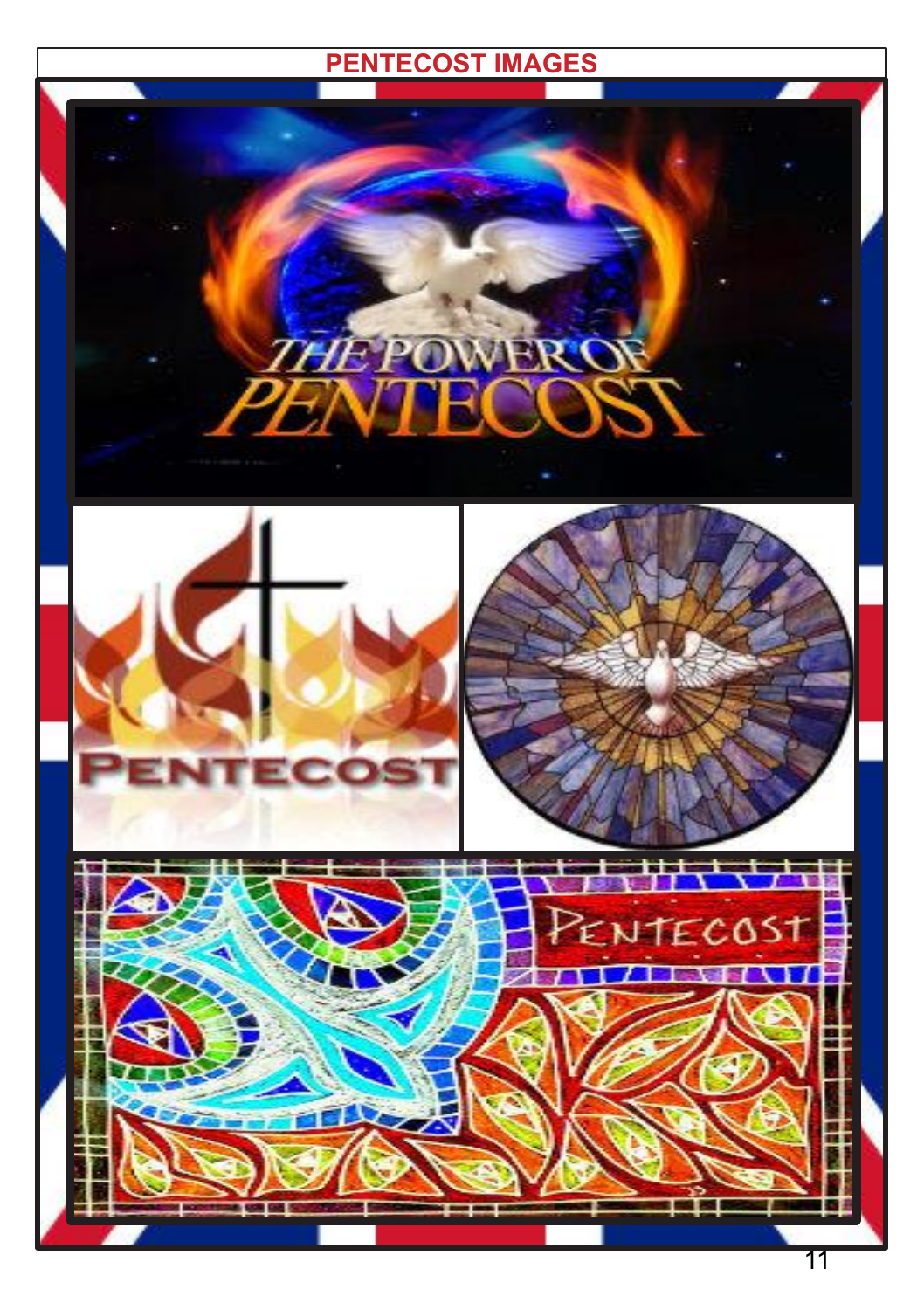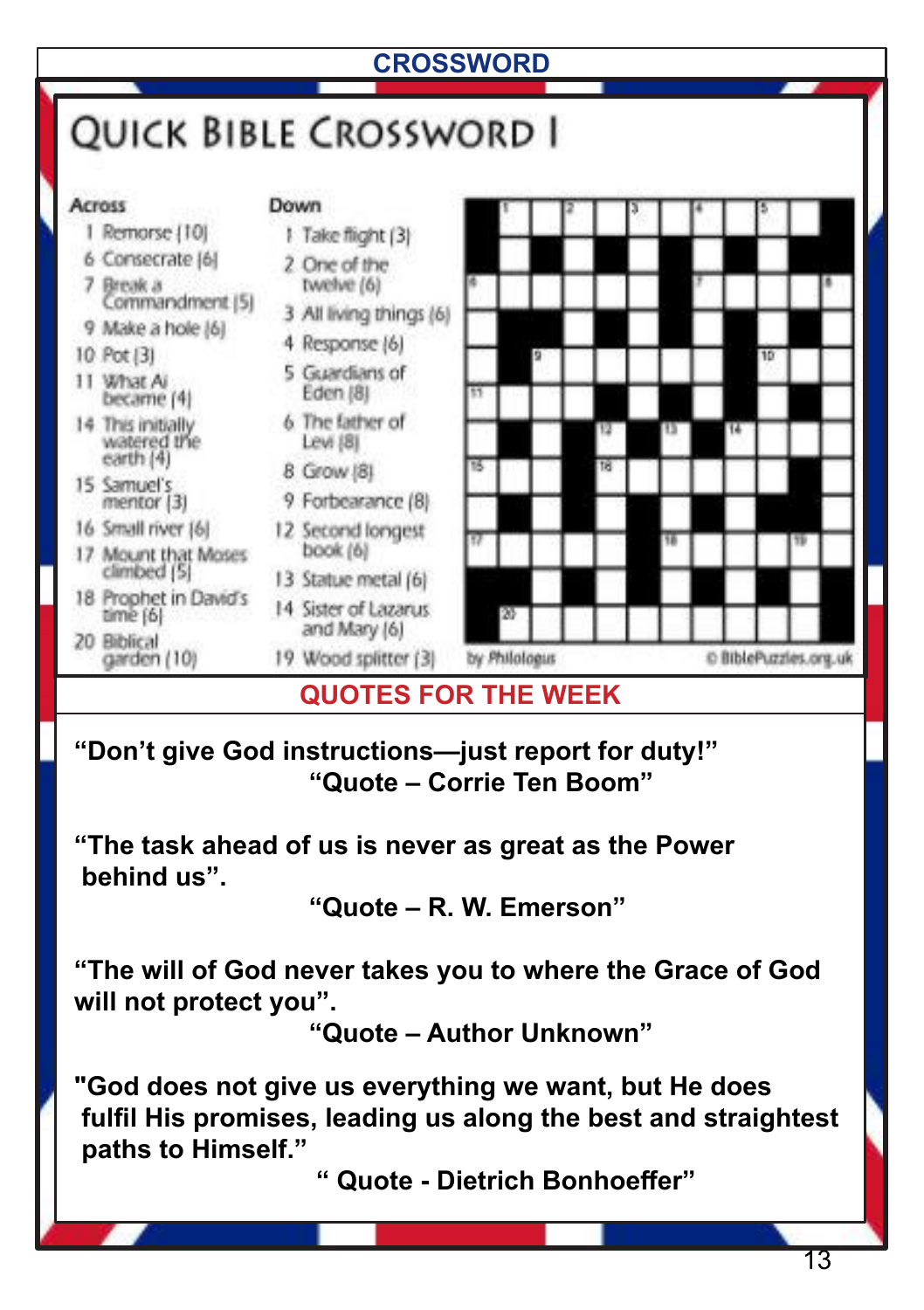#### **POETRY PIECE**

## *Our Queen by Chrissie Saunders*

*Head of our Nation, Elizabeth our Queen, Of steadfast composure with radiant smile, So widely respected, regal, serene, Honouring her duties all the while.*

*When adversity she is forced to face Throughout many a long and trying day, She accepts it with dignity and grace, A quiet understanding as is her way.*

*Knowing of national and world affairs, She accepted her role as was her fate Showing those she meets just how much she cares; So, her jubilee we commemorate. Come now, let's join together hand in hand To celebrate her reign across the land.*

*Chrissie is from the IoW and her poem was graciously acknowledged by HM The Queen, from whom she received a card. Published with permission.*

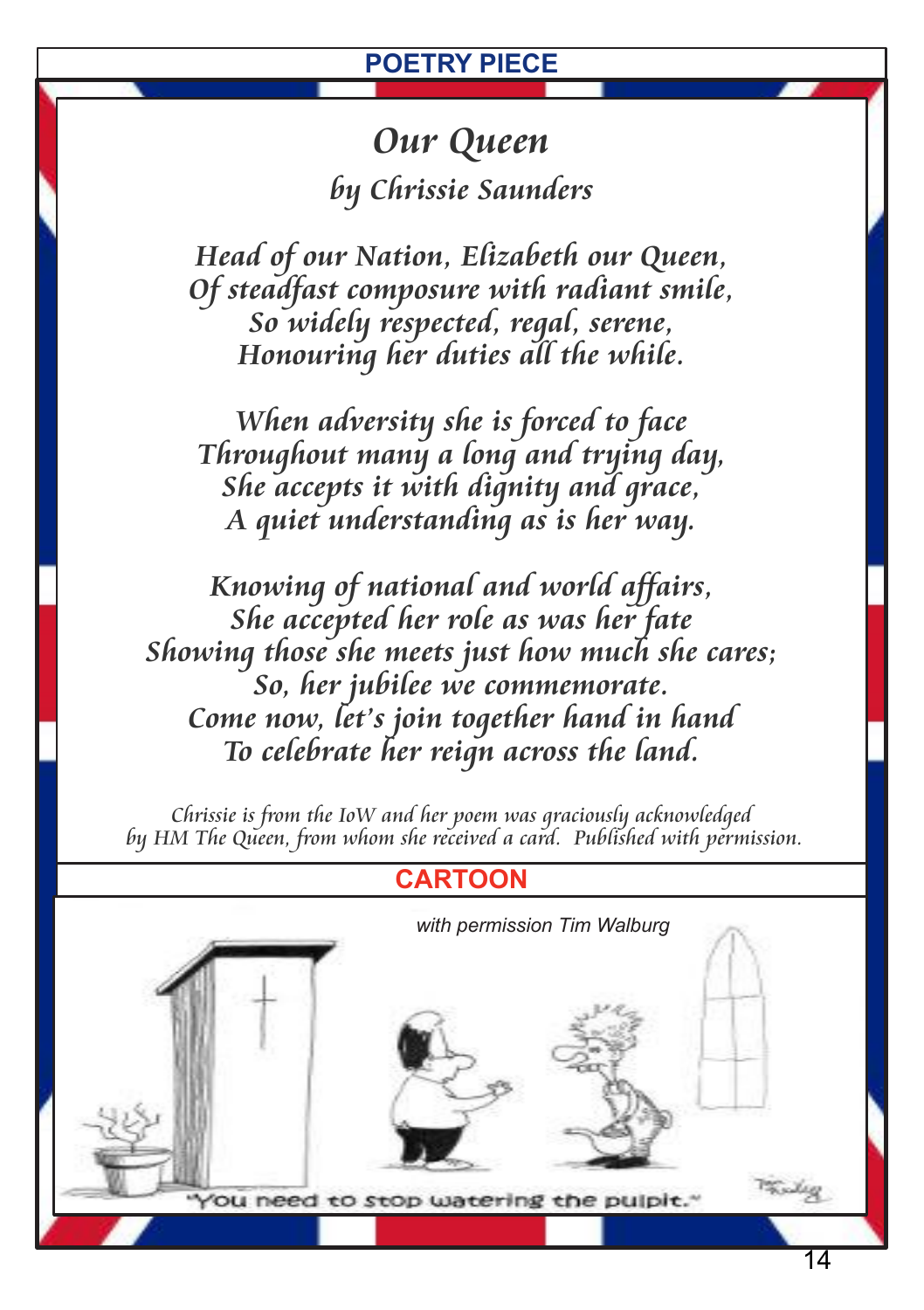| <b>WORDSEARCH FOR HM THE QUEEN'S PLATINUM JUBILEE</b>                                                                       |                                            |   |   |                       |               |                |                                      |                         |   |   |                        |               |                                 |                      |   |   |   |  |  |
|-----------------------------------------------------------------------------------------------------------------------------|--------------------------------------------|---|---|-----------------------|---------------|----------------|--------------------------------------|-------------------------|---|---|------------------------|---------------|---------------------------------|----------------------|---|---|---|--|--|
| G                                                                                                                           | Q                                          | J | o | w                     | т             | Y              |                                      | N                       | F | w |                        |               |                                 | N                    | F | w | т |  |  |
| v                                                                                                                           | Е                                          | R | н | т                     | L             | А              | E                                    | w                       | N | Ō | м                      | м             | o                               | c                    | О | G | v |  |  |
| E                                                                                                                           | Q                                          | O | н | o                     | z             | м              | в                                    | x                       | P | D | А                      | G             | w                               | N                    | E | T | N |  |  |
| Ë                                                                                                                           | Е                                          | т | s | κ                     | F             | U              | Ō                                    | м                       | в | в | L                      | Q             | κ                               | в                    | x | ı | Ü |  |  |
| P                                                                                                                           | т                                          | L | ı | N                     | Q             | с              | ı                                    | Ν                       | в | E | т                      | R             | п                               | в                    | Ν | × | L |  |  |
| L                                                                                                                           | U                                          | v | ı | А                     | O             | Q              | ı                                    | Q                       | А | н | Ċ                      | R             | E                               | E                    | κ | κ | U |  |  |
| s                                                                                                                           | κ                                          | N | s | в                     | м             | с              | P                                    | N                       | А | R | т                      | ı             | т                               | А                    | R | κ | н |  |  |
| J                                                                                                                           | E                                          | м | п | J                     | U             | P              | Α                                    | N                       | с | н | с                      | E             | v                               | Ν                    | L | v | x |  |  |
| o                                                                                                                           | D                                          | v | D | T                     | А             | J              | κ                                    | E                       | D | T | E                      | н             | J                               | R                    | S | м | Q |  |  |
| O                                                                                                                           | м                                          | с | Ë | w                     | Ë             | s              | м                                    | A                       | в | N | P                      | T             | н                               | N                    | E | P | s |  |  |
| Ë                                                                                                                           | E                                          | v | R | N                     | G             | D              | Y                                    | U                       | F | E | F                      | с             | E                               | Q                    | Q | s | F |  |  |
| S                                                                                                                           | L                                          | E | x | ı                     | T             | P              | κ                                    | ı                       | Ν | L | F                      | E             | R                               | J                    | в | н | w |  |  |
| S                                                                                                                           | м                                          | κ | v | P                     | А             | Y              | F                                    | I                       | Y | ı | Ü                      | L             | O                               | U                    | G | × | М |  |  |
| Q                                                                                                                           | A                                          | ı | s | R                     | E             | т              | Y                                    | Р                       | Ν | Q | т                      | w             | ı                               | F                    | P | J | т |  |  |
| Ÿ                                                                                                                           | N                                          | С | А | R                     | Y             | F              | А                                    | E                       | E | G | н                      | А             | N                               | в                    | Y | w | F |  |  |
| G                                                                                                                           | s                                          | D | v | т                     | s             | s              | z                                    | н                       | А | D | D                      | А             | L                               | R                    | U | J | R |  |  |
| U                                                                                                                           | E                                          | Q | w | м                     | т             | D              | т                                    | т                       | ı | R | н                      | Ō             | R                               | Р                    | F | J | Q |  |  |
| ×                                                                                                                           | п                                          | O | ı | м                     | Ċ             | L              | z                                    | G                       | J | в | S                      | Ō             | м                               | E                    | Ō | N | ĸ |  |  |
|                                                                                                                             |                                            |   |   | <b>BirthdayParade</b> |               |                |                                      | <b>NineteenFiftyTwo</b> |   |   |                        |               |                                 | <b>Seventy Years</b> |   |   |   |  |  |
| Commonwealth<br><b>Flypast</b>                                                                                              |                                            |   |   |                       |               |                | PlatinumJubilee<br><b>PURCPicnic</b> |                         |   |   |                        |               | Thanksgiving<br><b>TheQueen</b> |                      |   |   |   |  |  |
| <b>JubileeBeacons</b>                                                                                                       |                                            |   |   |                       | <b>Realms</b> |                |                                      |                         |   |   | <b>TwentyTwentyTwo</b> |               |                                 |                      |   |   |   |  |  |
| <b>Monarch</b>                                                                                                              |                                            |   |   |                       |               | <b>Service</b> |                                      |                         |   |   |                        | UnitedKingdom |                                 |                      |   |   |   |  |  |
| Words may be Horizontal, Diagonal, Vertical or Back to Front<br><b>For solution contact Ed.</b>                             |                                            |   |   |                       |               |                |                                      |                         |   |   |                        |               |                                 |                      |   |   |   |  |  |
| "CONTACT" MAGAZINE INFORMATION                                                                                              |                                            |   |   |                       |               |                |                                      |                         |   |   |                        |               |                                 |                      |   |   |   |  |  |
| Dear Reader                                                                                                                 |                                            |   |   |                       |               |                |                                      |                         |   |   |                        |               |                                 |                      |   |   |   |  |  |
| The next 'Contact' will be the July/August 22 issue                                                                         |                                            |   |   |                       |               |                |                                      |                         |   |   |                        |               |                                 |                      |   |   |   |  |  |
| 'Contact' is also published on our Website (minus any personal<br>or pastoral information not for general publication).     |                                            |   |   |                       |               |                |                                      |                         |   |   |                        |               |                                 |                      |   |   |   |  |  |
| See www.penworthamurc.org.uk                                                                                                |                                            |   |   |                       |               |                |                                      |                         |   |   |                        |               |                                 |                      |   |   |   |  |  |
| If you have anything you would like to contribute to "Contact" it will                                                      |                                            |   |   |                       |               |                |                                      |                         |   |   |                        |               |                                 |                      |   |   |   |  |  |
| be most welcome Send by e-mail to purcmagweb@talktalk.net or<br>a text to 07538976140 or call Alan Edward on 01772740129 or |                                            |   |   |                       |               |                |                                      |                         |   |   |                        |               |                                 |                      |   |   |   |  |  |
| deliver to 27 Hazel Close. Many thanks to those contributing.                                                               |                                            |   |   |                       |               |                |                                      |                         |   |   |                        |               |                                 |                      |   |   |   |  |  |
|                                                                                                                             | <b>Next submission date will be 19June</b> |   |   |                       |               |                |                                      |                         |   |   |                        |               |                                 |                      |   |   |   |  |  |
| Next issue date will be 28June<br>Ed.<br>15                                                                                 |                                            |   |   |                       |               |                |                                      |                         |   |   |                        |               |                                 |                      |   |   |   |  |  |